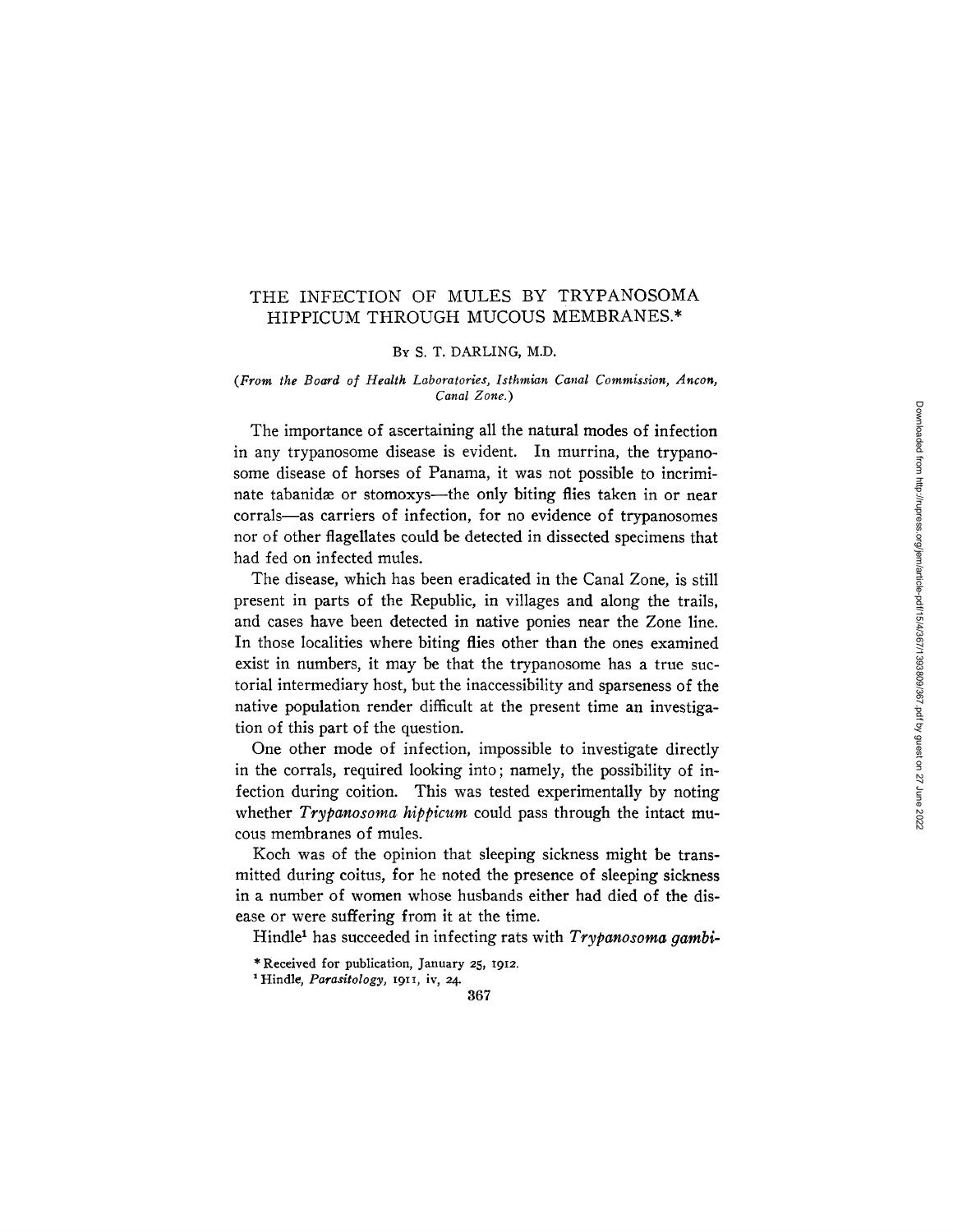*ense* through the mucous membranes of the mouth and vagina and through the undamaged skin.

Martin and Ringenbach<sup>2</sup> also succeeded in infecting guinea pigs through the vagina with *Trypanosoma gambiense.* 

In my experiments with *Trypanosoma hippicum*, two mules<sup>3</sup> and an avirulent strain of trypanosomes were used. The average incubation period of this strain was ten days, i. e., two or three days longer than that of the ordinary strain. The avirulent strain was purposely employed, so as to furnish additional evidence that the infection was acquired by the experiments, which were carried out in a screened stable practically free from flies.

Using an all glass syringe with a smooth nozzle which could not abrade the vaginal mucosa, about ten cubic centimeters of citrated saline solution containing about 0.5 of a cubic centimeter of guinea pig blood richly infected with *Trypanosoma hippicum,* were introduced into the vagina of mule 193. Most of the fluid was ejected upon the ground, but did not come in contact with the skin or any abraded surface on the legs of the animal. On the tenth day, the animal's temperature, which had been uniformly  $IoI^{\circ}F$ . morning and evening, rose to  $102^{\circ}$  F., but trypanosomes could not be detected, though there was some auto-agglutination of erythrocytes. The appearance of this in other experimental mules I had observed just before trypanosomes could be demonstrated in films. On the morning of the eleventh day, the temperature was  $102.6^{\circ}$  F., and trypanosomes were detected in films for the first time. The following morning the animal's temperature was  $103.6^{\circ}$  F.

In the other mule, trypanosomes were introduced into the mouth and nasal cavity. Ten cubic centimeters of citrated saline suspension containing 0.5 of a cubic centimeter of guinea pig blood richly

<sup>3</sup> In a previous experiment, I attempted to infect three mules with *Trypanosoma hlppicum* by means of *Musca domestica* that had fed on infected guinea pig blood. After an incubation period of ten days, one mule became infected. The remaining two were kept under observation for thirty days in a screened **corral,** daily examinations of the temperature and blood being made. As **during**  this time there was no rise of temperature, no appearance of trypanosomes, aad no development of auto-agglutinins in the blood, it was assumed that they had **not**  been infected. They were, therefore, employed in the experiments here recorded.

Martin and Ringenbach, *Bull. Soc. path. exot.,* 191o, iii, 433.